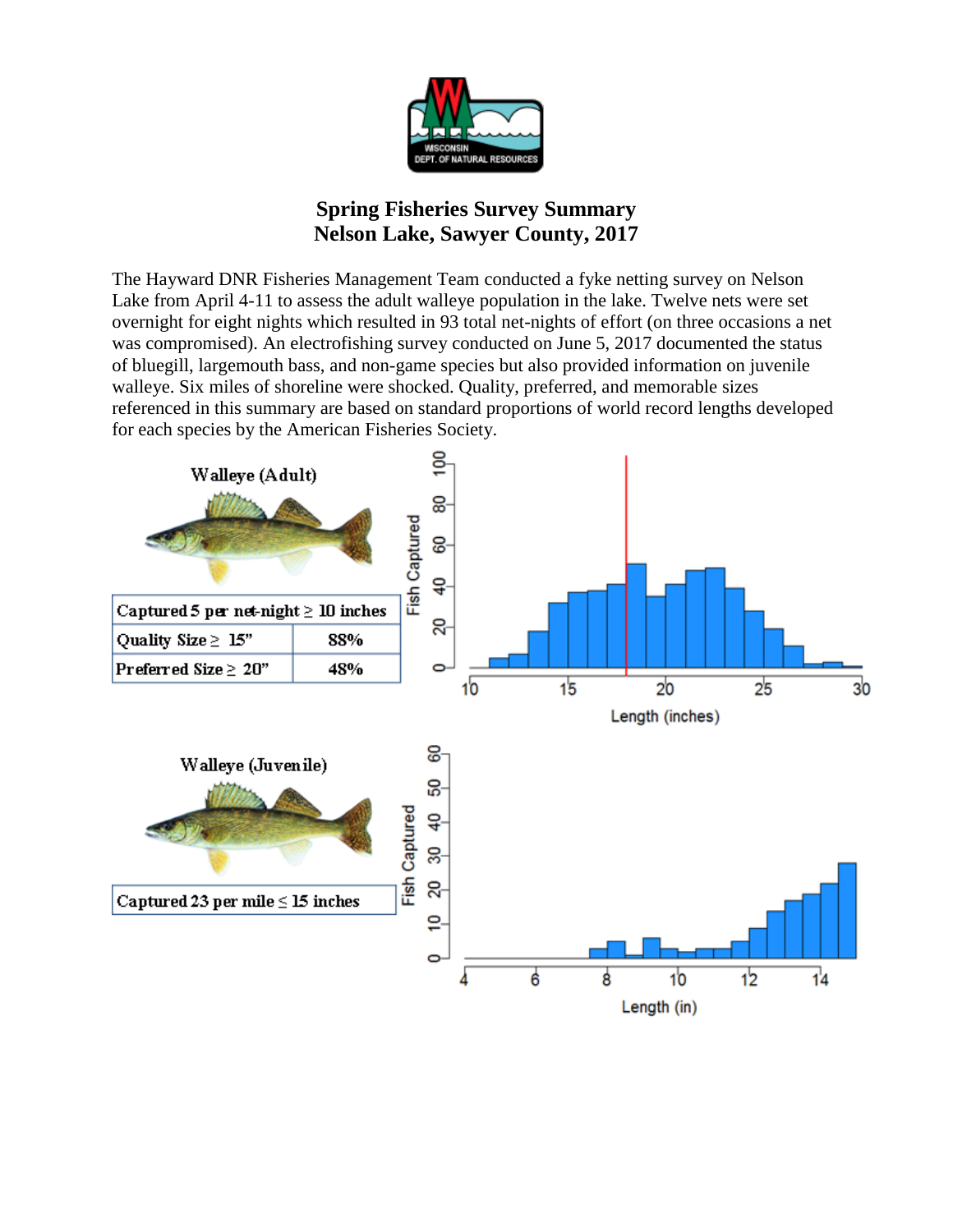

## **Summary of Results**

The DNR fish survey effort on Nelson Lake in 2017 was primarily geared toward adult walleye. As such, data was not collected for northern pike, yellow perch, or black crappie and those species are not included in this report.

Walleye in Nelson Lake have not produced any significant natural recruitment for over 15 years. As a result, large-scale stocking efforts were undertaken and a more restrictive length limit was applied to try and rebuild the adult walleye population. This survey acted as a check-in on the success of those efforts. Unfortunately, the walleye population in Nelson Lake does not appear to be improving as much as expected. The walleye population in the lake is mostly large individuals, including many over the 18 inch minimum length limit, but overall abundance is considerably lower than in previous surveys. Data on juvenile walleye captured during the electrofishing portion of this survey appears to be showing only limited survival of walleye stocked in 2015 (which would be expected to be between 9-13 inches in length).

Largemouth bass demonstrated slightly higher relative abundance than the last survey in 2014. Size of largemouth bass has improved slightly since 2014. Anglers interested in harvesting